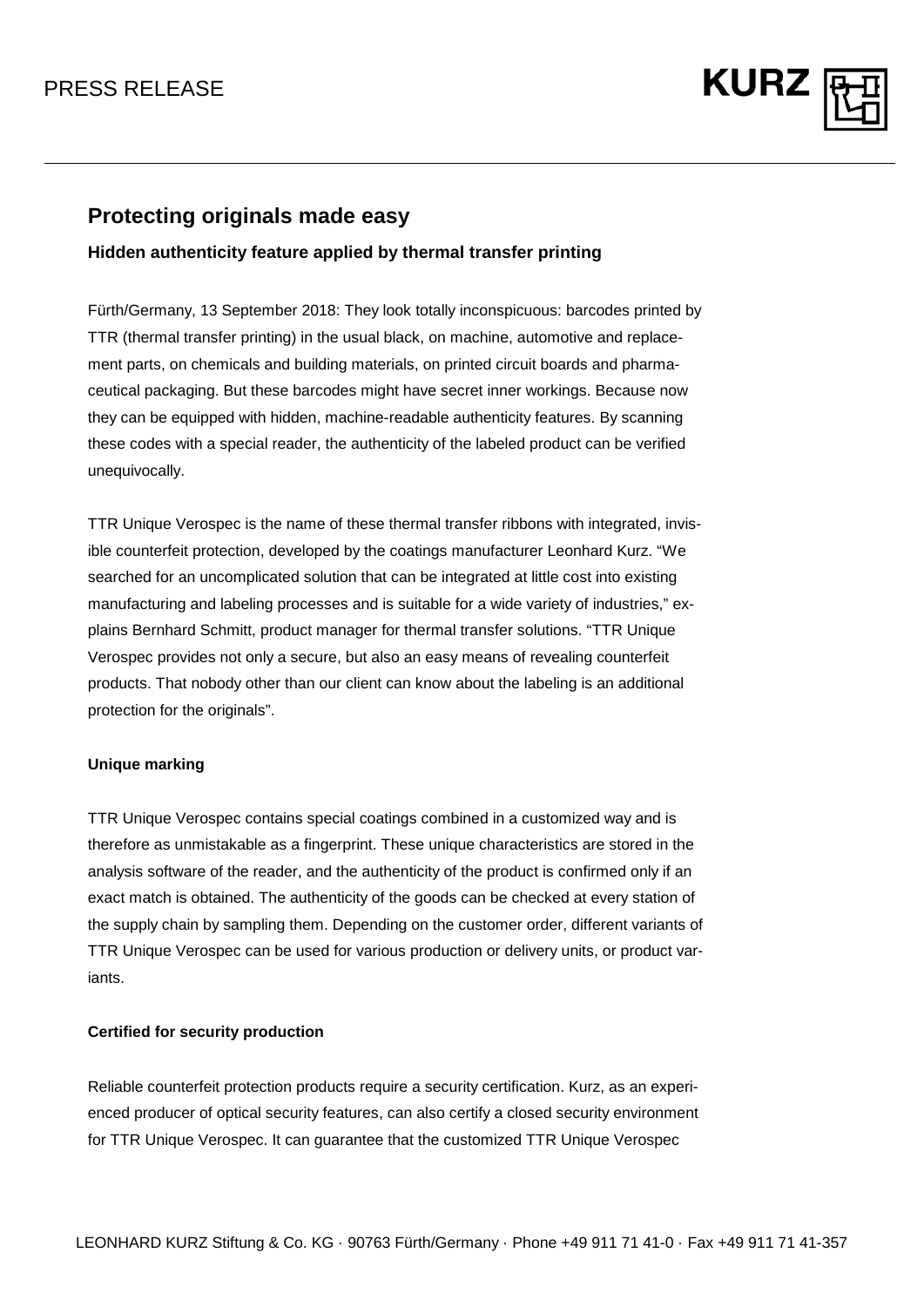# PRESS RELEASE



color ribbon has been produced in a secure facility, and directly and solely delivered to the required destination.

Kurz will be presenting TTR Unique Verospec for the first time at Fachpack 2018 from September 25–27 in Nuremberg. Visitors to the trade fair can obtain detailed information at booth 7A-148 in Hall 7A.

□□□



The reader recognizes the specific characteristics of the TTR Unique Verospec marking and confirms the authenticity of the product (Photo: Kurz)

□□□

**About KURZ:** The KURZ Group is a global leader in hot stamping and coating technology. KURZ develops and manufactures decorative and functional layers applied to carrier foils for a large variety of applications. The range includes metallized, pigmented and holographic stamping foils for packaging or print products, surface finishes for electronic devices or automotive parts, protective and decorative lacquers for furniture or household appliances, authenticity features for brand name items, metallic applications for textiles, and different types of coatings for many other applications. With over 5,000 employees in